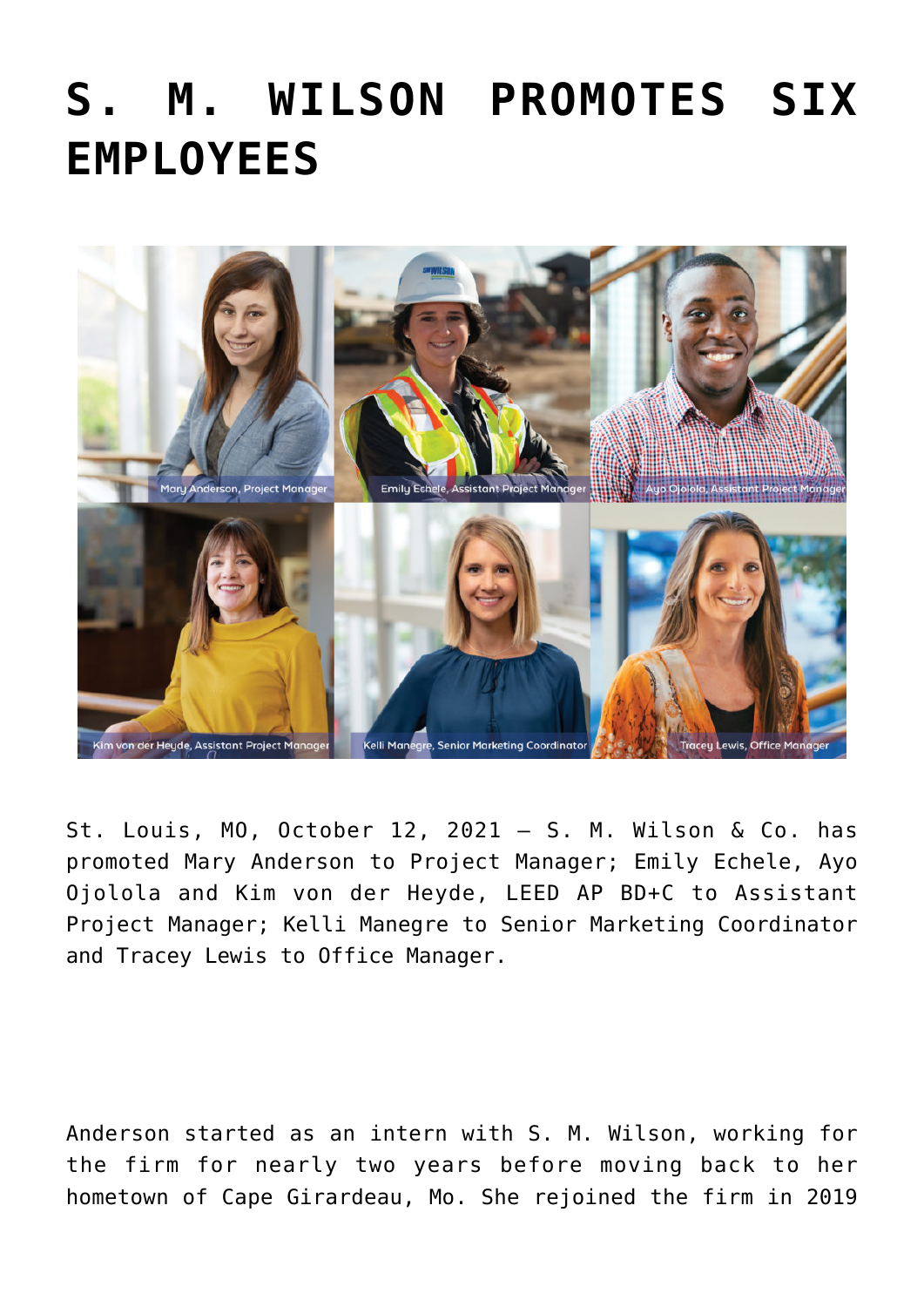and has worked on a multitude of projects throughout the country for senior living, education and retail clients. Most recently Anderson has also taken on new leadership roles and opportunities within the firm's Cape office, becoming wellversed in all company operations. Her attention to detail, knowledge and sheer determination have served her well and will continue her success as a project manager.

As Project Manager, Anderson will be responsible for handling all administrative functions for a project, including scheduling, holding progress meetings, generating meeting minutes, tracking costs and maintaining logs for all project information. She is currently working on the new Lee Hunter Elementary School in Sikeston, Mo.

Anderson has six years construction experience, holds a B.S. in Construction Management from Southeast Missouri State University and is OSHA 30 certified. She is also actively involved in the community, serving as a Southeast Missouri State (SEMO) Department of Engineering and Technology Advisory Committee Member and Cape Girardeau Jaycees Member.

Echele started as an intern at S. M. Wilson before joining full-time in 2018. She has worked on a variety of projects for clients such as St. Peters Apartments, City Foundry STL and MetLife. Most recently she has been a key member working on Ladue Middle School, the largest of the three projects in Ladue School District's \$100+ M building program.

Echele has a B.S. in Civil/Architectural Engineering from Missouri University of Science & Technology. She is OSHA 30 certified and is an active member of the Construction Leadership Council and National Association of Women in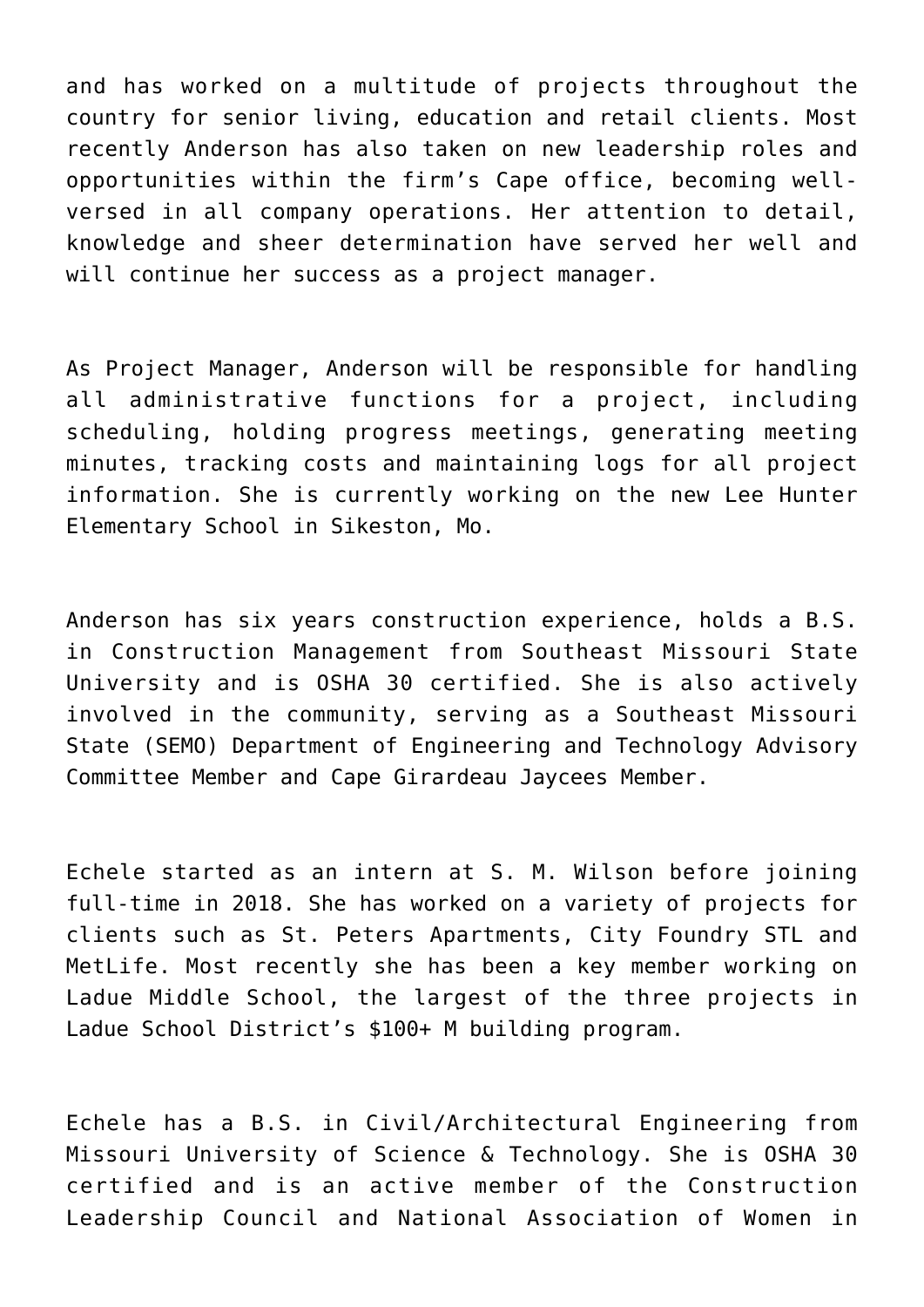Construction.

Ojolola joined S. M. Wilson in 2015 and has worked on several high-profile projects including IKEA, Solana East Cobb, BJC Campus Renewal and City Foundry STL. With each project, he has consistently stepped up and tackled any task at hand. He is currently working alongside Echele on the Ladue School District project team, working on Old Bonhomme Elementary School, which includes two additions at two sides of the school and renovation throughout the existing school.

Ojolola has a B.S. in Construction Engineering Technology from Murray State University and is OSHA 30 certified. He is on the firm's Diversity, Equity and Inclusion Committee and is actively engaged in the community working with organizations such as Echelon St. Louis and is a member of the Regional Business Council Young Professionals Network 2020-2021 Leadership 100.

Von der Heyde started with S. M. Wilson three years ago and has proven to be a valuable member of the team. She has worked on several projects for clients including Pattonville Schools, Fox Sports St. Louis and Loy Lange Box Company. Most recently, she has taken a leadership role in the pre-construction and early stages of Francis Howell School District's \$100+ M building program.

Von der Heyde has an A.S. in Interior Design from the Stevens Institute of Business & Arts, a B.S. in Fine Arts from the University of Missouri – St. Louis. She is also a U.S. Green Building Council LEED Accredited Professional for Building Design and Construction, a USGBC Green Champion Member, is US Army QCM Certified and is OSHA 30 certified.